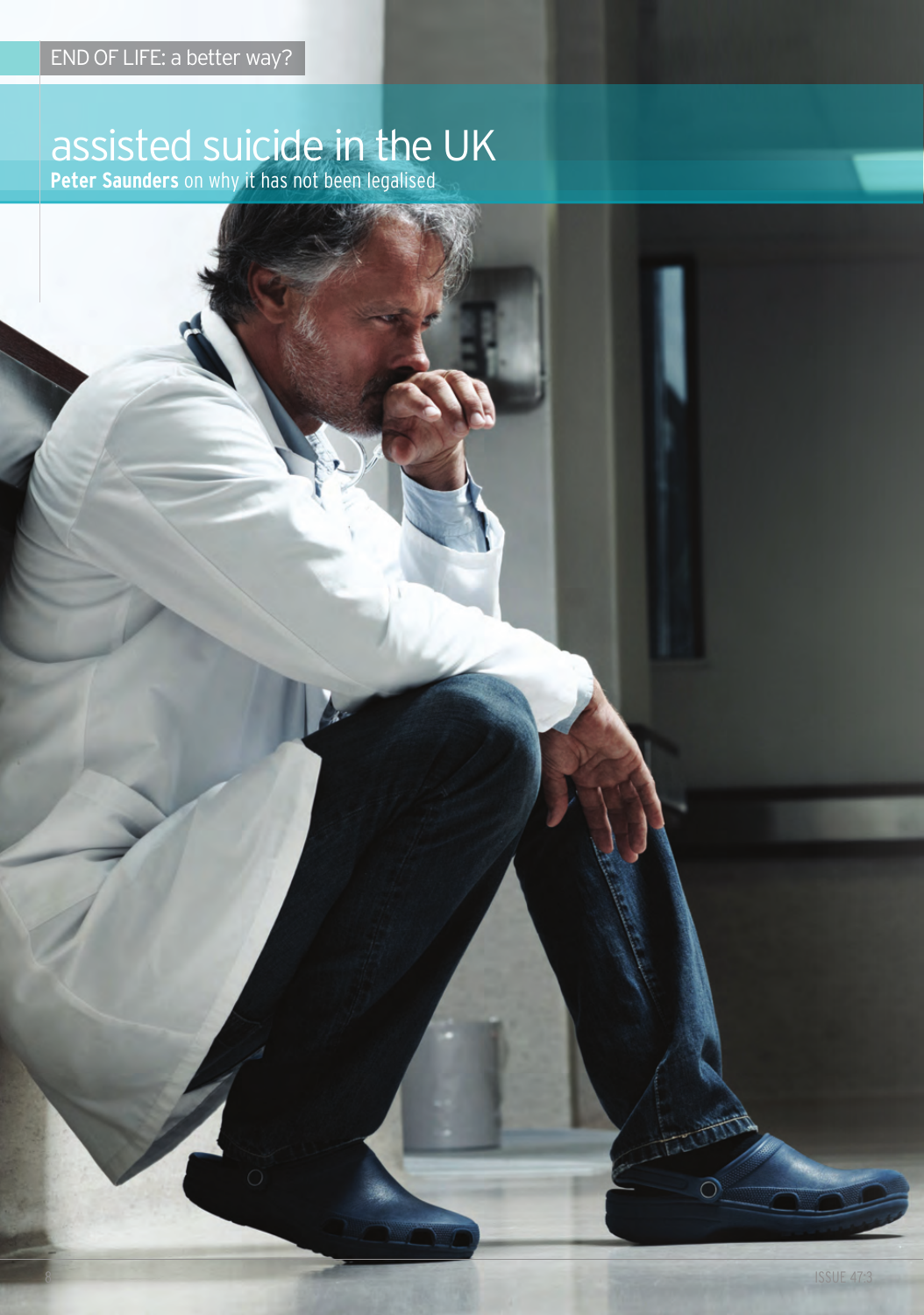Peter Saunders is CMF Chief Executive



ssisting or encouraging suicide remains a crime in Britain under the Suicide Act 1961, <sup>1</sup> but over the last 14 years there has been relentless pressure to change this.

More than ten attempts to legalise assisted suicide (AS) have been made through British parliaments since 2003 — three by each of lord Joffe and lord falconer in the House of lords, two in the Scottish Parliament by Margo MacDonald and Patrick Harvie, one by Robert Marris via the House of commons and one in each of Wales and the Isle of Man. Every single one has failed and the last attempt by Robert Marris was defeated by an astronomical margin of 330-118 on 11 September 2015. <sup>2</sup>

We have seen additional attempts to change the law through the courts — again all unsuccessful. Diane Pretty went all the way to the European Court of Human Rights in 2002. Debbie Purdy managed to force the Director of Public prosecutions (dpp), after a major consultation, to publish a list of criteria he takes into account when making a decision to prosecute in 2010 and in 2014 three men - Tony Nicklinson, 'Martin' and Paul lamb brought cases which eventually reached the Supreme court. At the time of writing, the case of noel conway, a 67-year-old with motor neurone disease, is being heard in the High court. <sup>3</sup>

This raises two key questions:

- 1. Why is there such pressure to change the law?
- 2. Why has it so far been unsuccessful?

## p ressure to change the law

pressure for assisted suicide is in some sense inevitable in a post-christian society that is increasingly hostile to christian faith and values. When people no longer believe in the sanctity of life, life after death or judgment and see no meaning in suffering, euthanasia becomes more attractive as an escape from a bad situation.

But there have also been powerful, wellresourced lobby groups pushing for a change in the law. The most prominent is Dignity in Dying (formerly the Voluntary Euthanasia Society), which has a number of affiliates such as Health Professionals for Assisted Dving (HPAD). But in recent years pro-euthanasia groups with widely varying agendas have proliferated dramatically: Society for Old Age Rational Suicide (SOARS) (now My death, My decision), Humanists UK (formerly the British Humanist Association), My life My Death My Choice, Friends at the End (FATE) and Exit International.

When people no longer believe in the sanctity of life, life after death or judgment and see no meaning in suffering, euthanasia becomes more attractive as an escape from a bad situation.

These groups have been supported by powerful celebrity advocates and sections of the media especially the left-wing press and the BBC. They have two main arguments: autonomy (the so-called 'right to die') and compassion (the relief of suffering), which are backed by personal testimony.

In the face of this onslaught it is remarkable that the law has not changed but there are also powerful forces defending the status quo.

## why has it been unsuccessful?

The four main groups resisting the legalisation of assisted dying in this country — doctors, disabled people, faith groups and parliamentarians — do so primarily because they are anxious about the consequences of licensing doctors to dispense lethal drugs.

Their concerns are both about how such a system could be regulated and also about the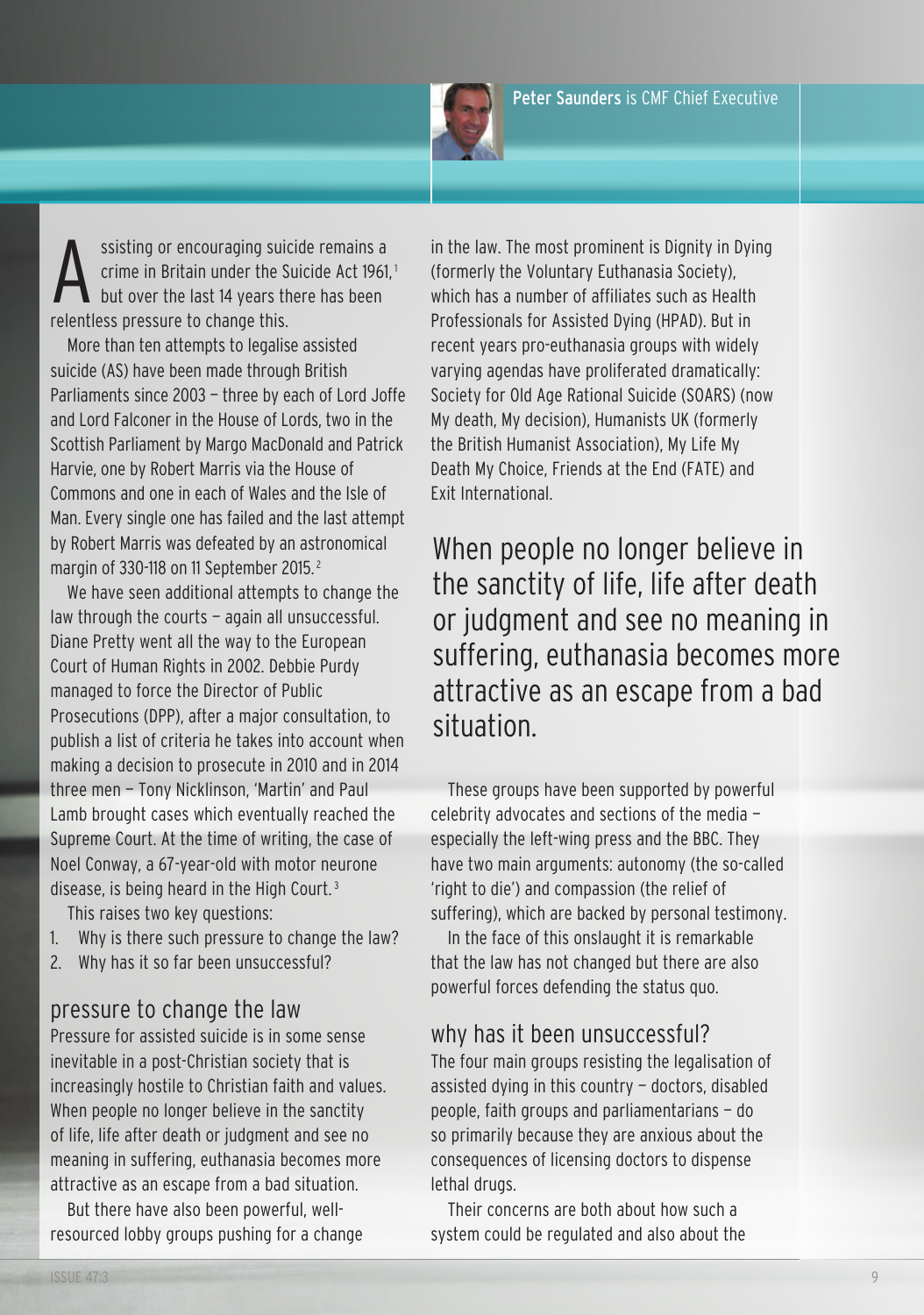pressure legalisation would place on vulnerable people to end their lives for fear of being a financial or emotional burden on others.

This is heightened by the evidence of incremental extension or 'mission creep' in other jurisdictions.

# lessons from abroad

### ■ Switzerland

Switzerland, where assisted suicide is legal, first released assisted suicide statistics in 2009, laying bare a 700% rise in cases (from 43 to 297) from 1998 to 2009. <sup>4</sup>

# should lethal drugs be prescribed to people who feel their lives no longer have meaning and purpose?

Amongst those travelling from abroad to end their lives at the notorious Dignitas facility have been many people who could not by any stretch be described as terminally ill — and included cases of people who could have lived for decades ending their lives  $5 -$  with arthritis, blindness, spinal injury, diabetes, mental illness or people who were essentially well but could not bear to live without their spouses.

Dignitas has attracted much criticism in recent years over accounts of discarded cremation urns dumped in Lake Zurich,<sup>6</sup> reports of body bags in residential lifts, suicides being carried out in car parks, the selling of the personal effects of deceased victims and profiteering with fees approaching £8,000 per death.

### ■ Oregon

In the US state of Oregon there has been a 550% increase in assisted in suicide deaths since legalisation in 1998. notable are two people with  $cancer - Randy$  Stroup and Barbara Wagner – who were told that the Oregon Health Authority would not pay for their chemotherapy but would happily pay for their assisted suicide, which was of course much cheaper.<sup>7</sup>

Were AS to be legalised in the UK end of life care would be likely to worsen under financial pressures because it costs on average £3,000 to £4,000 a week to provide in-patient hospice care, but just pounds to pay for the drugs which would help a person commit suicide. cancer treatments like chemotherapy, radiotherapy or surgery cost much more.

Is this really the kind of temptation that we wish to put before nHS managers in Britain? Is it any wonder that over 120 attempts to change the law through other US state parliaments have so far failed?

In 2016, 89.5% of those undergoing assisted suicide in Oregon cited 'loss of autonomy' as their reason, 89.5% said they were 'less able to engage in activities making life enjoyable', 65.4% listed 'loss of dignity' and 48.9% said they felt they were a burden on family, friends or caregivers. these are not physical but existential or spiritual symptoms. <sup>8</sup>

But should lethal drugs be prescribed to people who feel their lives no longer have meaning and purpose?

### ■ Netherlands and Belgium

The laws in the Netherlands and Belgium allow euthanasia as well as assisted suicide but illustrate further how any law giving doctors the power to dispense lethal drugs is subject to extension and abuse.

In the netherlands, which legalised assisted suicide and euthanasia in 2002, there has been an increase of 10 to 20% of euthanasia cases per year from 1,923 in 2006 to 5,306 in 2014. The 2014 figures included 81 with dementia and 41 with psychiatric conditions. <sup>9</sup>

In addition, in 2001 about 5.6% of all deaths in the netherlands were related to deep-continuous sedation. This rose to 8.2% in 2005<sup>10</sup> and 12.3% in 2010. A significant proportion of these deaths involve doctors deeply sedating patients and then withholding fluids with the explicit intention that they will die.

In the Netherlands children as young as twelve can already have euthanasia and a 2005 paper in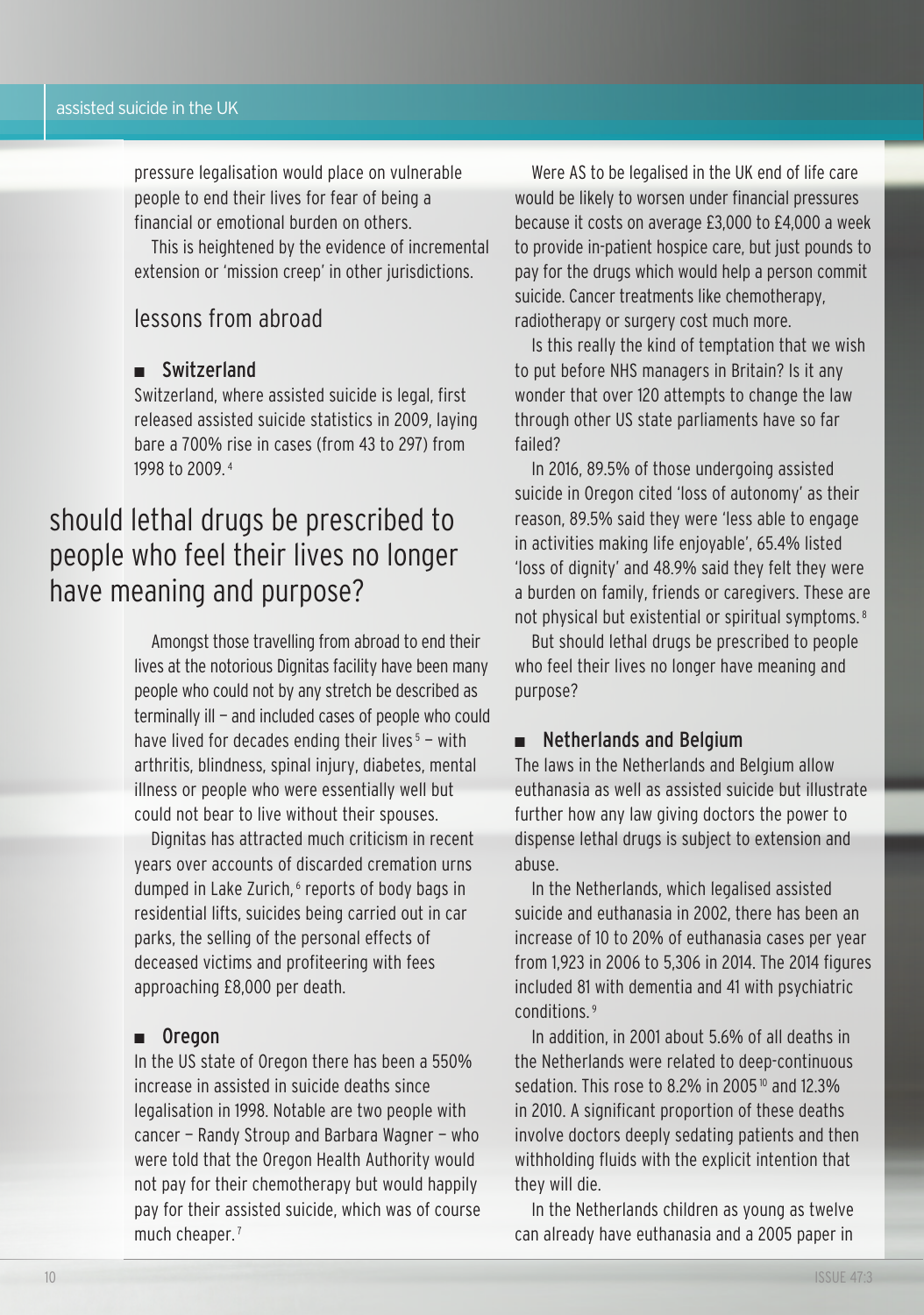the *New England Medical Journal* reported on 22 babies with spina bifida and/or hydrocephalus who were killed by lethal injection in the Netherlands over a seven year period. It estimated that there are 15 to 20 newborns being killed in this way per year - despite this still being illegal. The culture and public conscience have changed.<sup>11</sup>

In Belgium, which legalised euthanasia in 2002, there was a 669% increase<sup>12</sup> in euthanasia deaths between 2003 and 2013, and assisted suicide and euthanasia now account for 6.3% of all deaths. <sup>13</sup> High-profile cases include Mark and Eddy Verbessem (deaf and blind twins), <sup>14</sup> Nathan/Nancy Verhelst (depressed following gender reassignment)<sup>15</sup> and Ann G (anorexia).<sup>16</sup>

Organ donation euthanasia is already practised in Belgium<sup> $\pi$ </sup> (transplanting organs from people who are then euthanised) and the country recently extended euthanasia to minors. A *New England Medical Journal* study on the practice of euthanasia in the flanders region of Belgium found that in 2013 1.7% of all deaths (more than 1,000 deaths) were assisted deaths without explicit request. Half of Belgium's euthanasia nurses have admitted to killing without consent although only doctors are authorised to perform euthanasia. <sup>18</sup>

## why incremental extension is inevitable

Any law allowing assisted suicide will carry within it the seeds of its own extension.

Whilst Dignity in Dying may claim to have limited objectives (assisted suicide for mentally competent adults with six months or less to live) on its coat tails are a host of other UK groups with more radical agendas who will see this only as a first step.

they will not be satisfied with so-called modest changes — they want euthanasia as well as assisted suicide — but they are all using the same arguments to advance their case.

The essential problem is that the two major arguments for euthanasia — compassion and choice — can be applied to a very wide range of people. This means that any law which attempts to limit

them, for argument's sake to mentally competent people who are terminally ill, will in time be interpreted more liberally by sympathetic or ideologically motivated 'assisters' and may also be open to legal challenge under equality legislation on grounds of discrimination.

- If adults can have it, why can't children who are judged to be Gillick competent make up their own minds?
- If competent people can have it, what about those with dementia who, it is argued, *would have* wanted it?
- If people who are terminally ill, why not the chronically ill or disabled who are suffering unbearably?
- If it's for those with physical suffering, why not those with mental suffering?

Or as Philip Nitschke of Exit international asks: why not the elderly bereaved and the troubled teen?

# Any law allowing assisted suicide or euthanasia in any circumstances at all will be subject to extension - or abuse.

There will inevitably be pressure to extend the boundaries that may well not survive legal challenges under equality legislation once the socalled 'right' is available for some. Any law allowing assisted suicide or euthanasia in any circumstances at all will be subject to extension — or abuse.

# why doctors cannot be trusted

changing the law would also give doctors a degree of power over life and death that some will inevitably abuse.

It will be doctors who see the patients, fill out the forms, dispense the lethal drugs. Some of them will push the boundaries. Some will falsify certification. there may be some who, like Harold Shipman, will develop a taste for killing and they will be very difficult to detect.

But many will simply be too busy, too pressured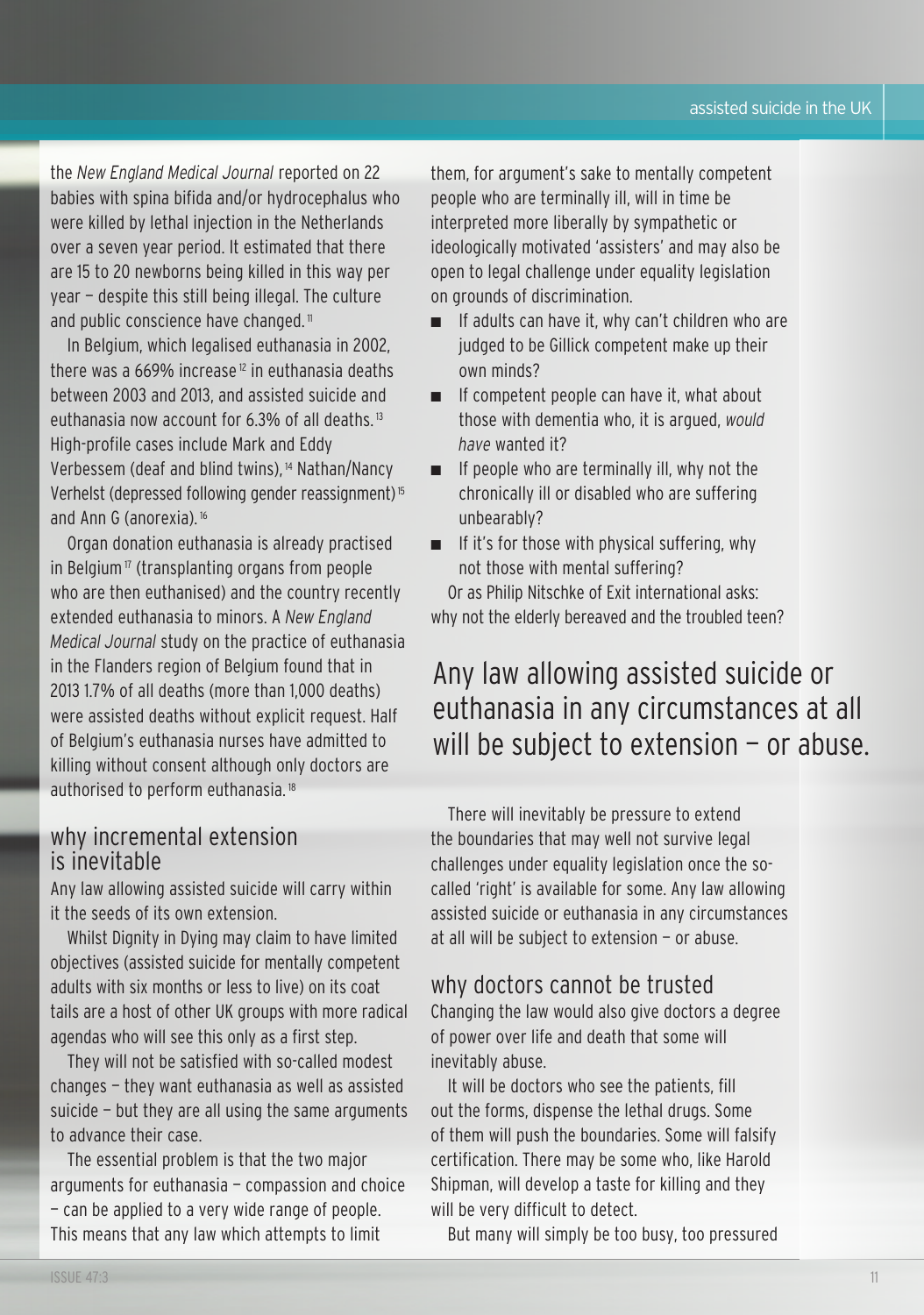# end of life resources

Facing Serious Illness *CMF & LCF* ISBn 9780906747612 cMf, 2017 £3 from cMf

ERIOUS ILLNESS

for Christians Iowards the end of life

# Code Red

*Andrew J Drain* ISBn 9780906747407 cMf, 2010 £3 from cMf

# FACING



# Matters of Life & Death

*John Wyatt* ISBn 9781844743674 IVp and cMf, 2010  $\overline{57}$  from CMF

## Right to Die *John Wyatt*

ISBn 9781783593866 IVp, 2015 £7 from cMf



and facing too many demands to make the kind of cool comprehensive objective assessments that this kind of law requires. And very few of them will really know the patients or their families.

We have seen this already with abortion. We began with a very strict law which allowed it only in limited circumstances. now there are 200,000 cases a year. Most of them fall outside the

# the overwhelming majority of people with terminal illnesses want 'assisted living' not 'assisted suicide'.

boundaries of the law.<sup>19</sup> There is illegal pre-signing of forms, abortion for sex selection, abortion on demand for spurious mental health reasons, and only one conviction for illegal abortion in 45 years.

Society is reluctant to touch and question doctors. the police are reluctant to investigate. The DPP hesitates to prosecute. The courts are unwilling to convict. parliament turns a blind eye. It is simply not safe to give doctors this sort of power because some will abuse it, as they have in other

countries, and it will be very difficult to stop them. It's far better not to go there at all.

# dangerous and unnecessary

the legalisation of assisted suicide and/or euthanasia is dangerous — but it is also unnecessary because requests for euthanasia or assisted suicide are extremely rare when people's physical, social, psychological and spiritual needs are adequately met. This is a powerful argument for making the very best palliative care accessible to all who need it. The overwhelming majority of people with terminal illnesses, even those with illnesses like motor neurone disease, want 'assisted living' not 'assisted suicide'.

The best system available is that which we have currently — a law carrying a blanket prohibition on both assisted suicide and euthanasia but with discretion given to both prosecutors and judges to temper justice with mercy in hard cases — the current law has both a stern face and a kind heart. In other words the penalties that it holds in reserve act as a powerful deterrent to exploitation and abuse of vulnerable people. And it works — there